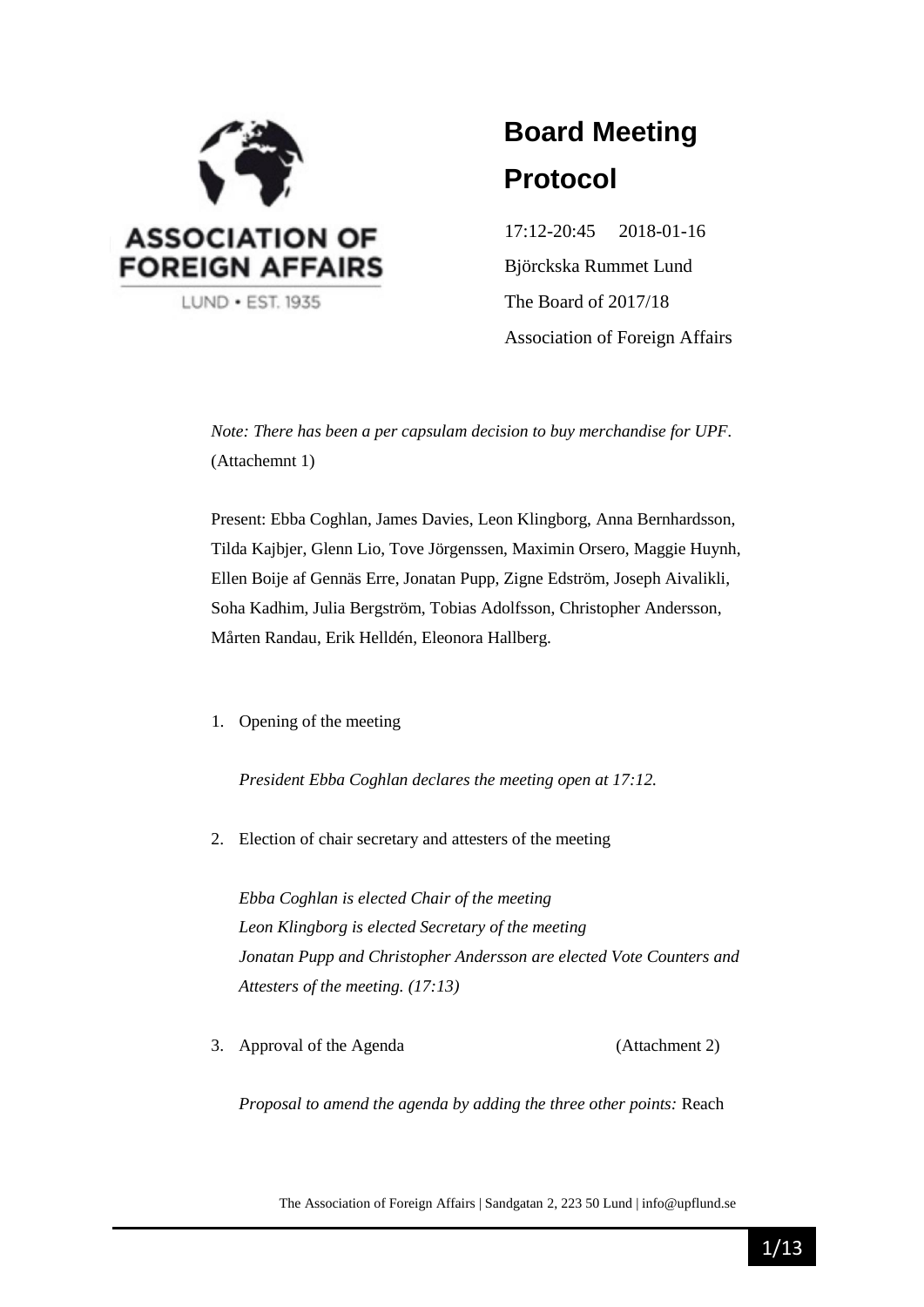out to International Debate at Copenhagen University and CBS, Get Active Speeches, *and* Macron, *and to approve the amended agenda. Passed by acclamation. (17:15)*

4. Project Integration Reporting

*(Project Coordinators of Project Integration Miriam Steinwall, Arianna Sica and Fanny Teppe, enter the meeting at 17:19.)*

> *The Project Coordinators of Project Integration Miriam Steinwall, Arianna Sica and Fanny Teppe introduce themselves, their visions for Project Integration and what they have done so far.*

- The Project Coordinators have reached out to the organisations which Project Integration cooperated with the year of 2016/2017.
- The Project Coordinators wants to create a network to help connecting the different organisations working with integration in the region. For example by providing an online platform
- The Project Coordinators wants Project Integration to be a platform for developing tools for work with integration.
- The Project Coordinators sees potential in cooperation between Project Integration and other parts of UPF.
- The Project Coordinators wants Project Integration to host a conference, on which amongst other things they would like there to be a panel with speakers representing different perspectives on integration.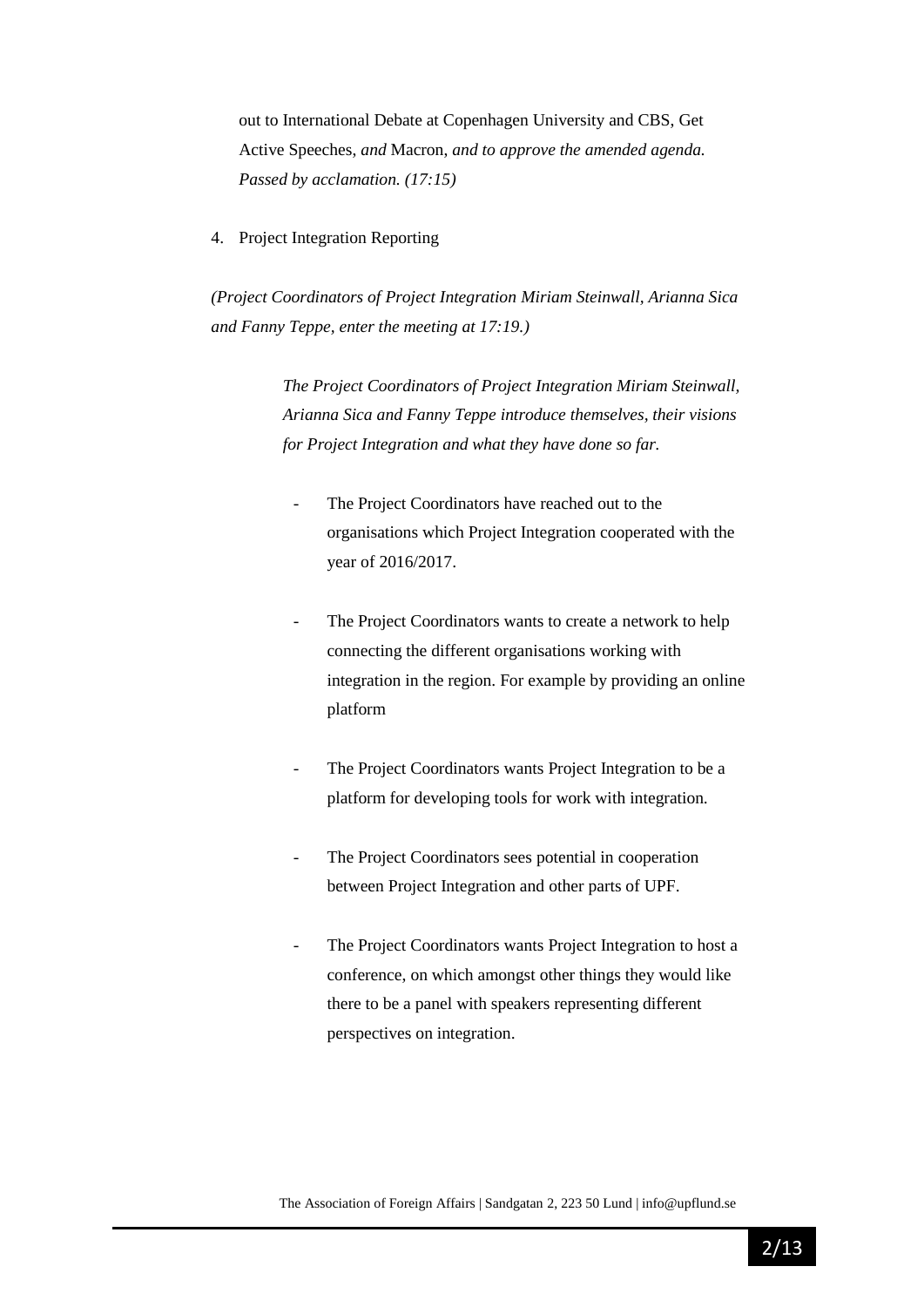*(Project Coordinators of Project Integration Miriam Steinwall, Arianna Sica and Fanny Teppe leave the meeting at 17:33)*

5. Election of Head of the Activity Committee and Deputy Board Member (Attachment 3)

*(Head of the Election Committee Carolin Asker enters the meeting at 17:33.)*

> *Head of the Election Committee Carolin Asker present the Election Committees nomination for the position of Head of Activity and Deputy Board Member.*

*The Election Committee nominates Lovisa Ziegler as Head of the Activity Committee and Deputy Board Member.*

*The Board asks head of the Election Committee Carolin Asker about the candidates.*

*(Head of the Election Committee Carolin Asker leave the meeting at 17:51)*

*Discussion in the Board about the candidates.*

*End of debate. (18:23)*

Decision:

*Proposal to elect one of the candidates. Lovisa Ziegler is elected Head of the Activity Committee and Deputy Board Member by closed ballot vote and absolute majority. (18:59)*

6. Senior Collegium Reporting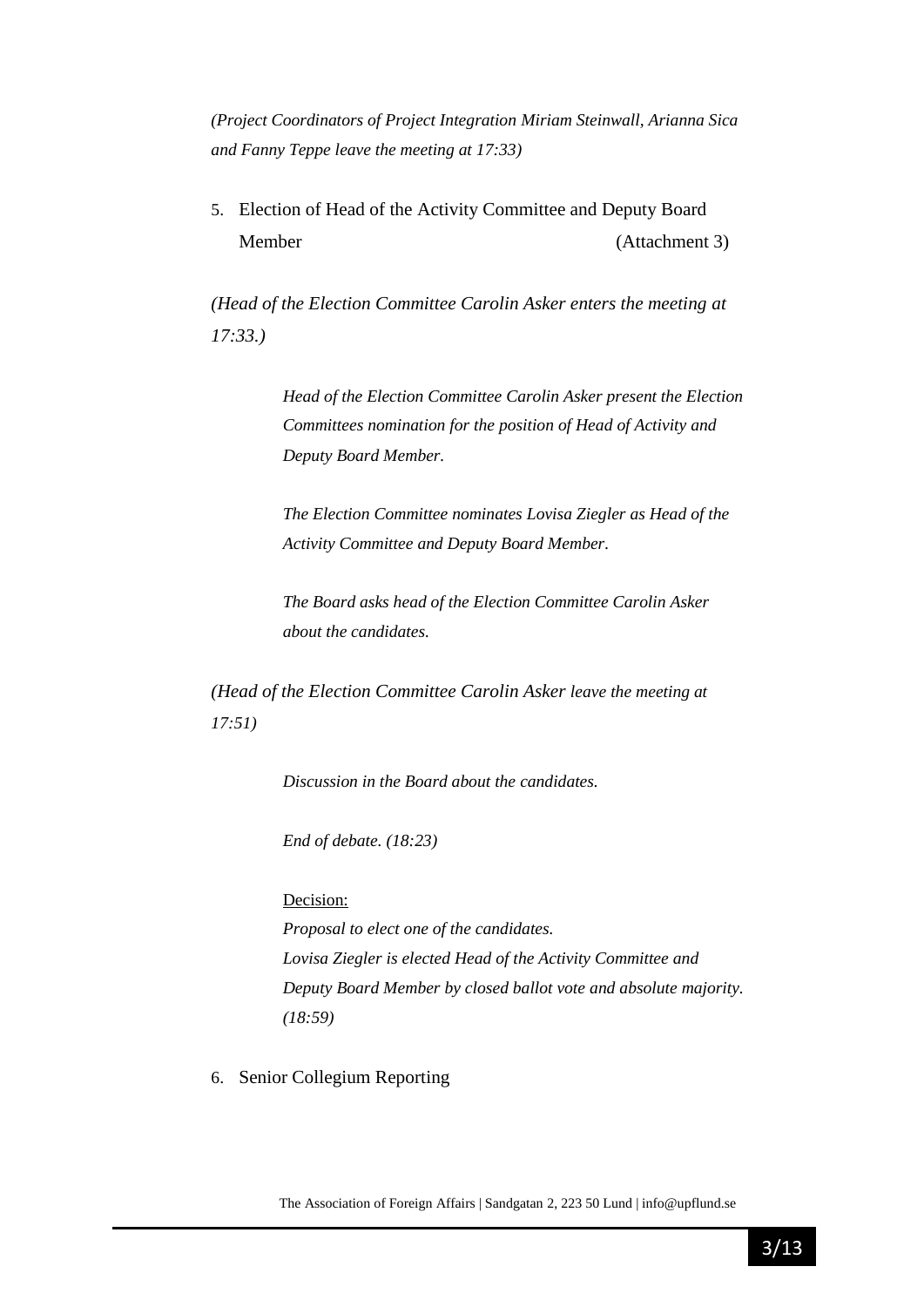The Project Coordinators for restarting the Senior Collegium have received feedback by some old board members about what they would appreciate in an Alumni Network.

A brief plan for how to divide the work for this semester has been put together.

The Project Coordinators will have a meeting with Ebba Bergström about her possible participation in the project.

7. PR Communication Guidelines

The work with developing guidelines is ongoing.

*Discussion in the board about the PR guidelines.*

8. UFS Trust Survey

UFS is conducting a survey to get an understanding of how Member Associations perceive UFS.

The Survey will have three phases, the first phase being a discussion in the board, the second a google form, and the third a discussion about how UFS routines could and should improve.

*The Board conducts the first phase by discussing how Board Members perceive UFS.*

*A majority of the Board thinks that the current UFS policy on publishing does not allow member associations to have enough influence in deciding what gets published.*

*(Break at 19:57)*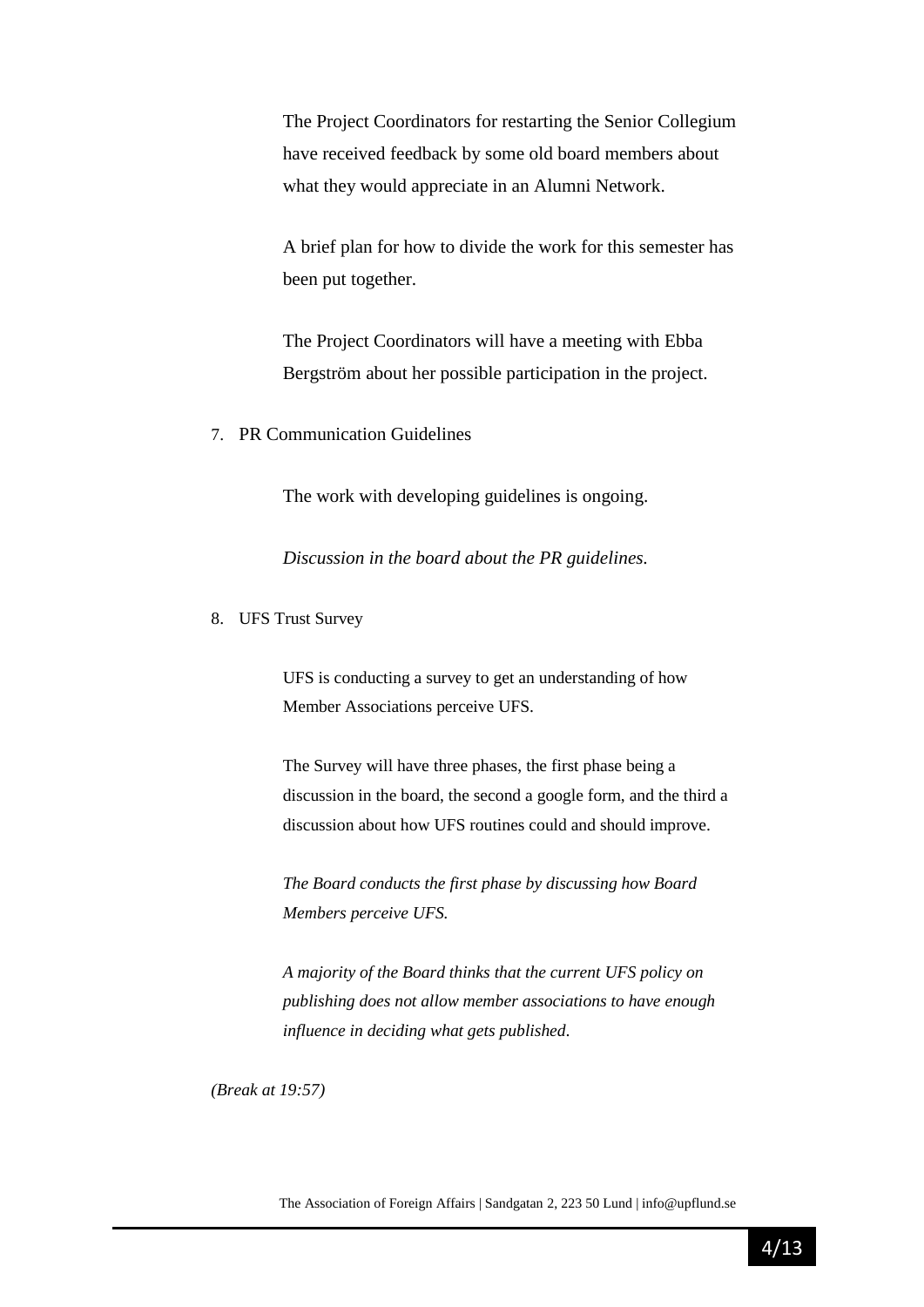*(Chair Ebba Coghlan declares the meeting open at 20:08)*

- 9. Motions
	- a) Motion Stress prevention policy (Attachment 4)

*Board Member Joseph Aivalikli presents the motion to the Board.*

*Discussion in the Board about the motion.*

#### Decision:

*Proposal to amend the Stress Prevention Policy document as follows: To add the following point under "measures to be taken by the board members"*

• *At least once a semester organise a board activity that is primarily focused on stress management and prevention. Passed by acclamation. (20:13)*

Board Members Ellen Boije af Gennäs Erre, Mårten Randau, Joseph Aivalikli and Erik Helldén are interested in organising a stress prevention activity for this semester.

#### 10. Other points

a) Skanör Kick-Off (February 2-3)

The next Board Meeting will be held on Thursday the  $1<sup>st</sup>$  of February before the Board leaves for Skanör.

On Saturday the 3rd of February after the Skanör trip the Board will have another activity of some sort in Lund.

*Discussion in the Board about the weekend.*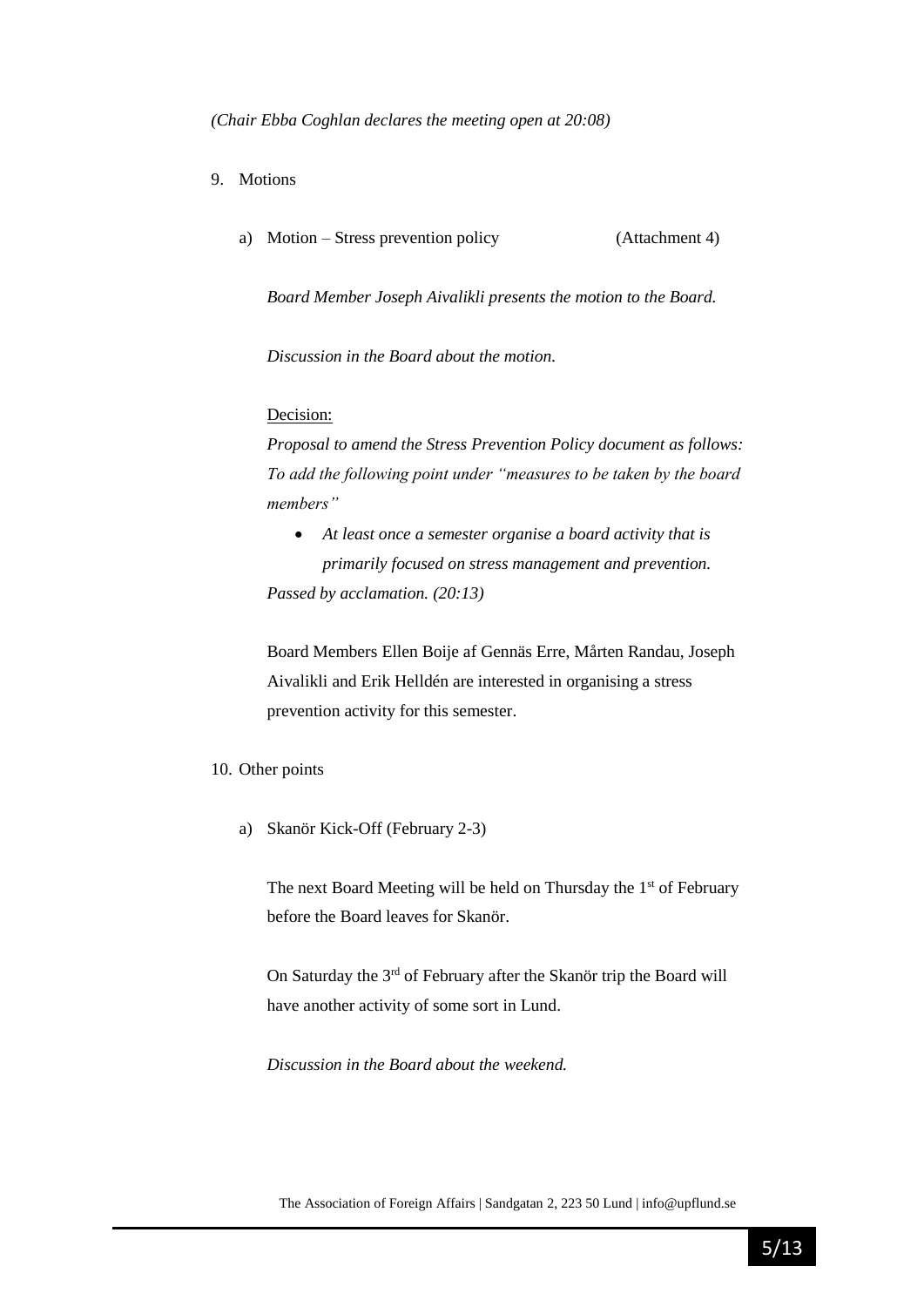b) PC Decision

The per capsulam decision to buy UPF merchandise was passed by the Board.

c) Belarus Exchange Update

The work with the exchange is going forward.

Those participating in the exchange from UPF´s side will departure for Belarus on  $3<sup>rd</sup>$  of April and stay to the  $7<sup>th</sup>$  of April, the Belarussians participating will arrive in Lund on the 9<sup>th</sup> of April and return for Belarus on the 13<sup>th</sup> of April.

Active members of UPF will be able to apply for a spot on the exchange.

*Discussion in the Board about the exchange.* 

d) UFS Statistics

As was said on the last Board Meeting, the  $7<sup>th</sup>$  of December 2017, UPF is to every month send statistics to UFS. This will be done through UFS Representative Julia Bergström.

e) Reach out to International Debate at Copenhagen University and CBS

There is a suggestion to try to establish a collaboration with the organisation International Debate at Copenhagen University and CBS.

Board Members Glenn Lio and potentially Julia Bergström will look further in to the possibilities of a collaboration.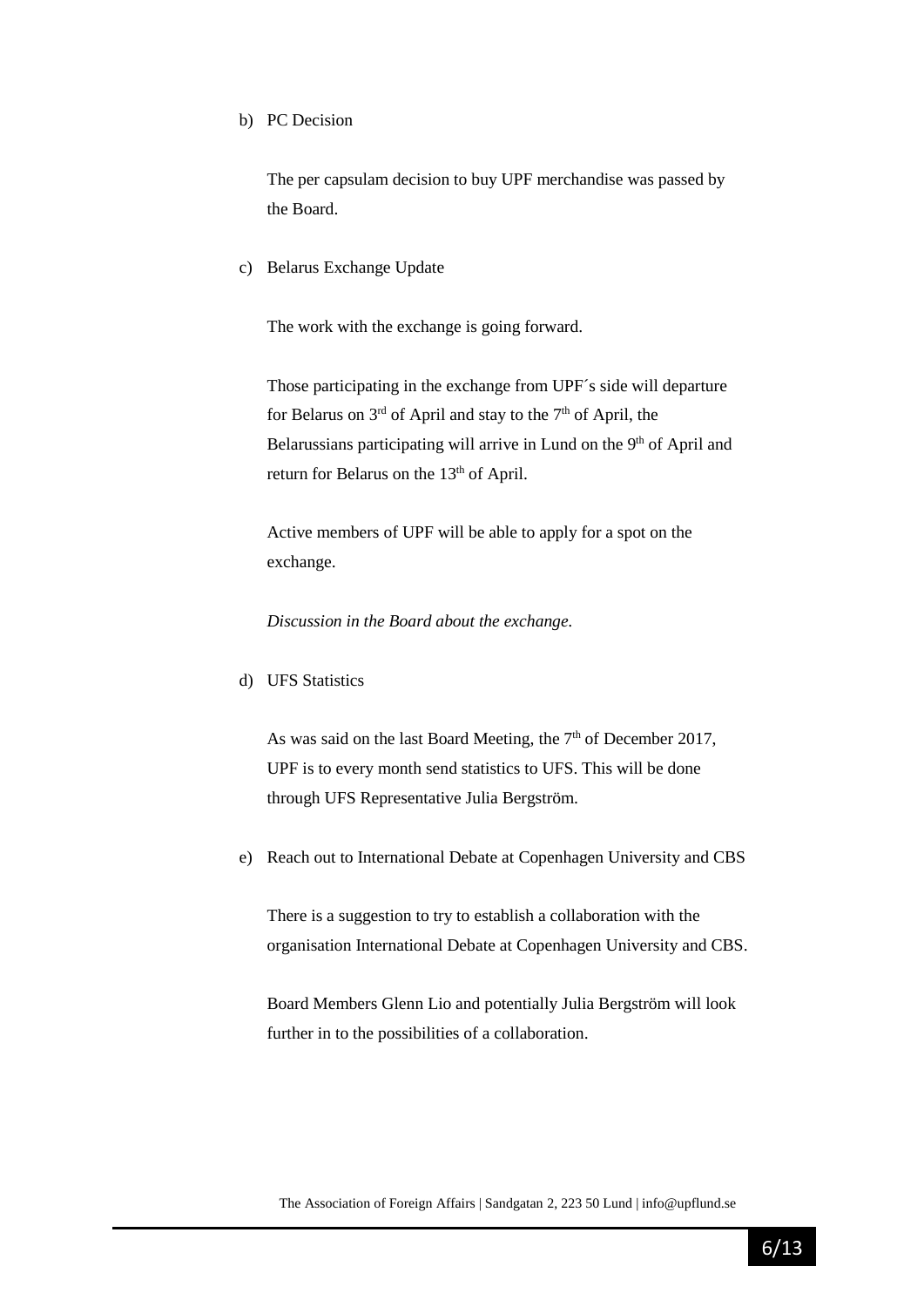f) Get Active Speeches

There is a suggestion to rehearse Board Members speeches before the Get Active Meeting.

*(Soha Kadhim leaves the meeting at 20:33)*

g) Macron

Board Member Maximin Orsero is hoping to bring French President Macron to Lund on a Convention.

The initiative has already come a couple of steps on the way.

President Ebba Coghlan, Vice President James Davies and Board Member Maximin Orsero are to have a meeting with the Vice Chancellor of Lund University about the initiative.

11. Confirmation of next board meeting

*President Ebba Coghlan informs the board that the next board meeting is to be held on February 1 st .*

12. Meeting adjourned

*Chair Ebba Coghlan declares the meeting adjourned at 20:45.*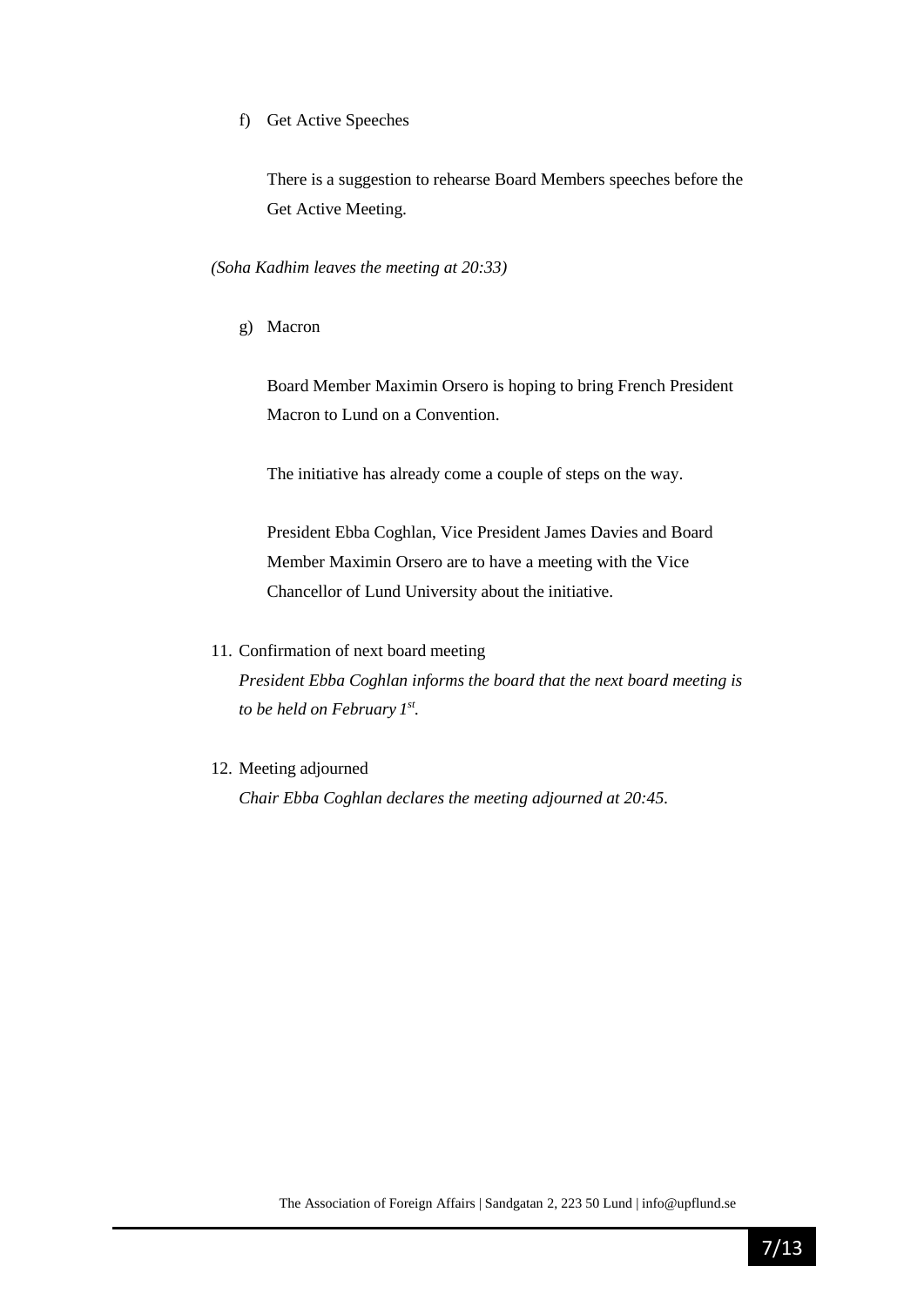Leon Klingborg, Secretary Ebba Coghlan, President

Jonatan Pupp, Attester Christopher Andersson, Attester

The Association of Foreign Affairs | Sandgatan 2, 223 50 Lund | info@upflund.se

*\_\_\_\_\_\_\_\_\_\_\_\_\_\_\_\_\_\_\_\_\_\_\_\_\_ \_\_\_\_\_\_\_\_\_\_\_\_\_\_\_\_\_\_\_\_\_\_\_\_\_* 

\_\_\_\_\_\_\_\_\_\_\_\_\_\_\_\_\_\_\_\_\_\_\_\_\_ \_\_\_\_\_\_\_\_\_\_\_\_\_\_\_\_\_\_\_\_\_\_\_\_\_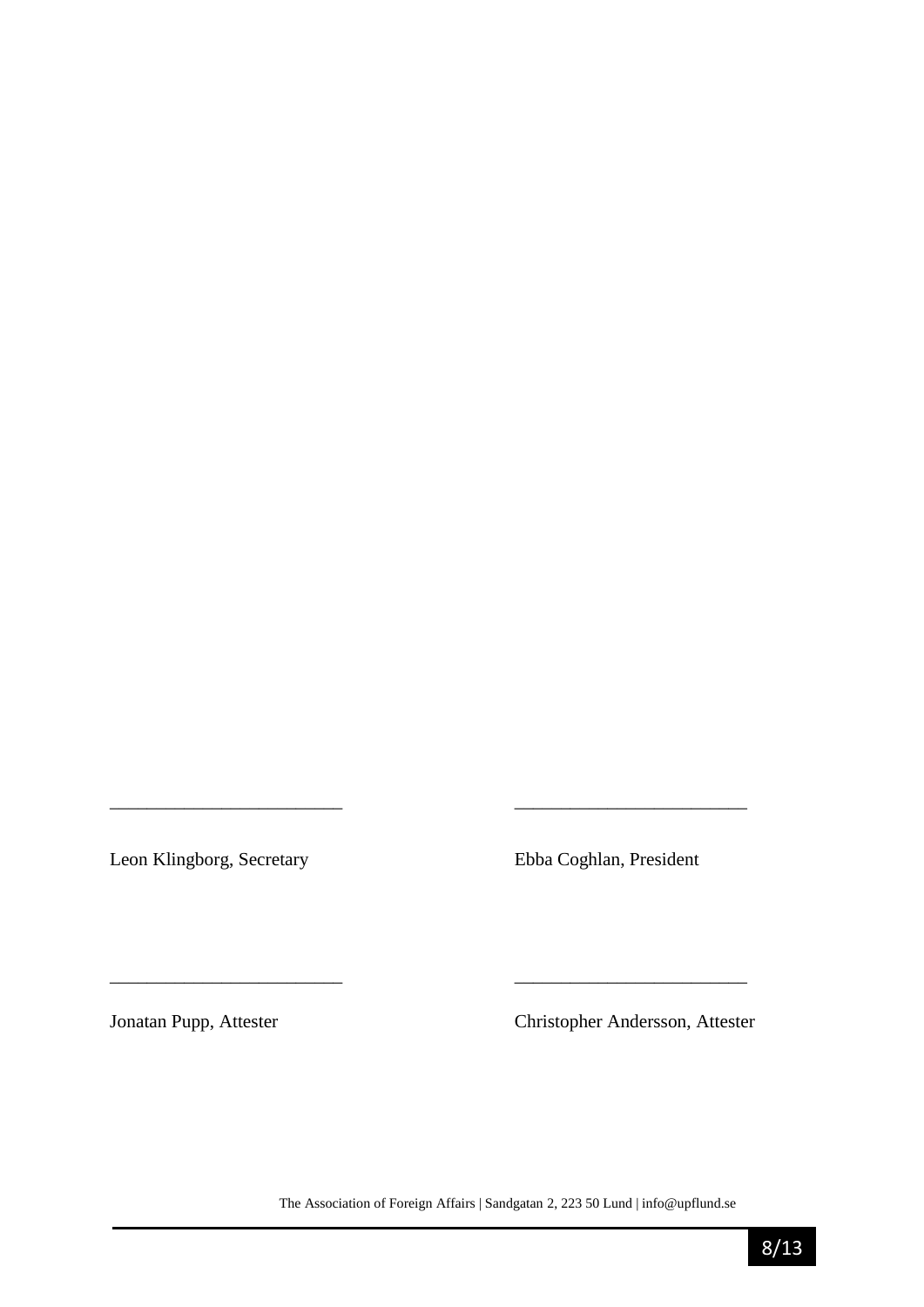

# **Per Capsulam Decision**

2018-01-06 11:13 – 2018-01-08 12:00 Votes were cast via email The Board of 2017/18 Association of Foreign Affairs

At the previous board meeting, a motion regarding merchandise was presented, and the task of further researching the possibilities of merchandise was delegated. In order to strengthen the representation of UPF we discussed buying in t-shirts to wear at UPF events. These t-shirts would be financed by UPF (which does not stop us from later deciding on t-shirts that can be bought by individual members).

For instance, at Hälsningsgillet, Career events etc. the chance of recruiting members and spreading knowledge of UPF would increase if its easier to approach a UPF representative. We have selected a site and a t-shirt with the environmental policy in mind as stated in the motion we agreed upon. The company Spreadshirt seem to cherish sustainability (read more about the company here [https://www.spreadshirt.se/ansvar-](https://www.spreadshirt.se/ansvar-C4372)[C4372\)](https://www.spreadshirt.se/ansvar-C4372) and the model of the t-shirt we would choose is the eco-friendly one.

The suggestion is to buy in 12 t-shirts in different sizes. For the design of the t-shirt see attached file. It would have been great to have t-shirts to all board members for the Get Active meeting, however that would cost 4 994 kr and the Get Active is probably the only time this year when all of the board would be representatives. The cost of 12 tshirts will be 2 913 kr. The shipping will be 119 kr. The reason for buying 12 t-shirts is the choice of sizes, for the men-version the suggestion is 3xM, 2xL, 1xXL for the women-version the suggestion is  $2xS$ ,  $3xM$ ,  $1xL$ . This to ensure that at, representative events, the people representing there will be T-shirts to fit. The aim is for the t-shirts to be used by representatives coming years as well.

*Proposal to order a total of 12 t-shirts, in the various sizes as outlined above, at a total cost of 3 035 kr, to be used by board members and active members during future UPF events.*

*Declared passed by majority closed ballot vote. (2018-01-09 14:48)*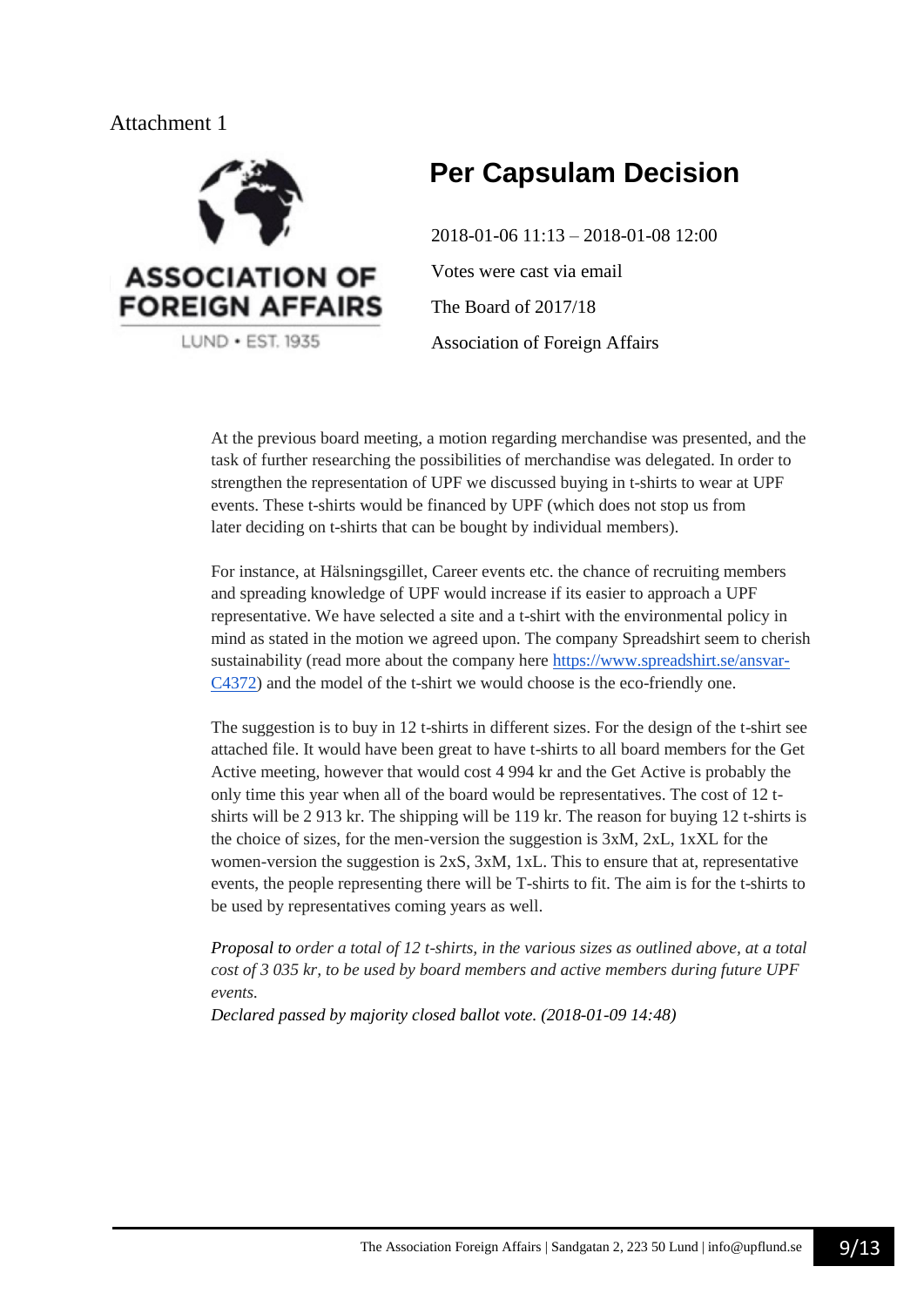

LUND . EST. 1935

# **Board Meeting**

2018-01-16, 17-20:30

Venue: Björckska Rummet, AF Borgen

- 1. Opening of the meeting
- 2. Election of chair, secretary, attesters and vote counters of the meeting
- 3. Approval of the agenda
- 4. Project Integration Reporting (15)
- 5. Election of Head of the Activity Committee and Deputy Board Member (30)
- 6. Senior Collegium Reporting (10)
- 7. PR Communication Guidelines (10)
- 8. SAIA Trust Survey (40)
- 9. Motions
	- 1. Motion Stress prevention policy (15)
- 10. Other points (15)
	- 1. Skanör Kick-Off (February 2-3)
	- 2. PC Decision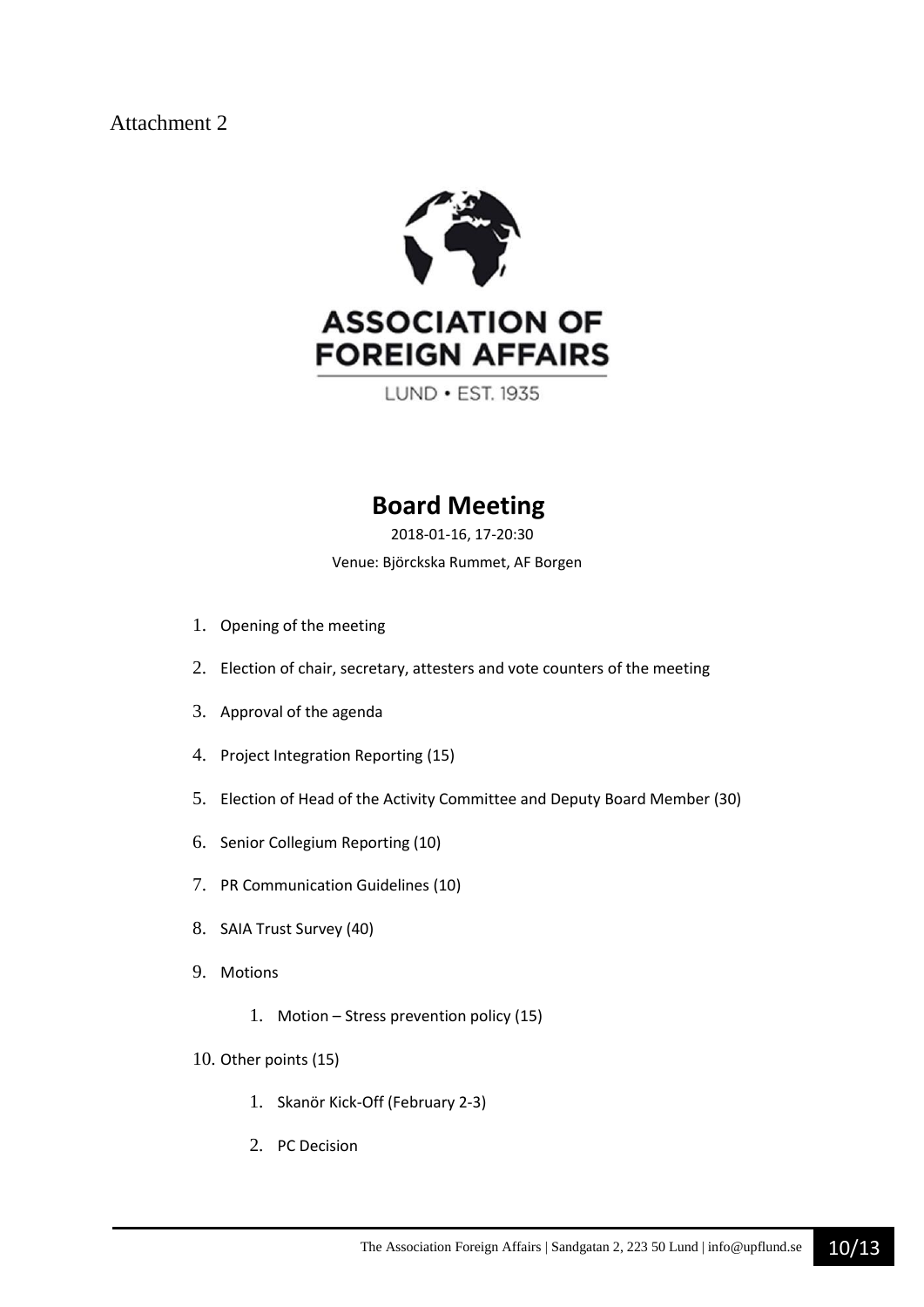- 3. Belarus Exchange Update
- 4. SAIA Statistics
- 11. Confirmation of next board meeting
- 12. Meeting adjourned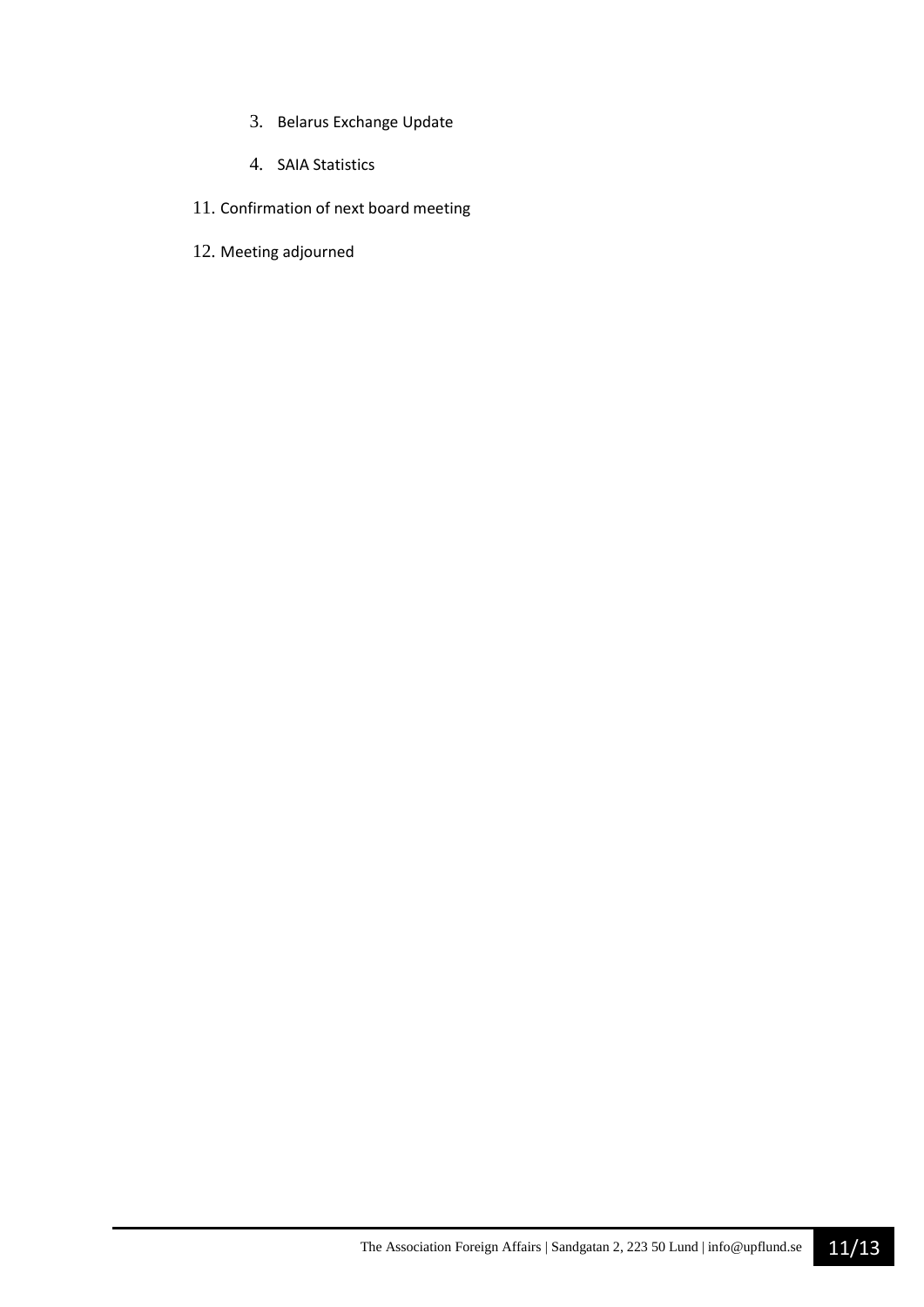Nomination for the position as Head of Activity and Deputy Board Member

The Election Committee would like to nominate Lovisa Lundin Ziegler for the position as Head of Activity and Deputy Board Member for the spring semester of 2018.

Lovisa has been an active member of UPF and the Activity Committee for three semesters, and has shown a strong dedication to deepen her engagement with the association. She has proven to be an ambitious team-player who can actualize her ideas into concrete events. Lovisa is determined to work with Soha to make the Activity Committee a more inclusive and open environment. She has several feasible ideas for the upcoming semester and has shown an understanding for the duties of a board member.